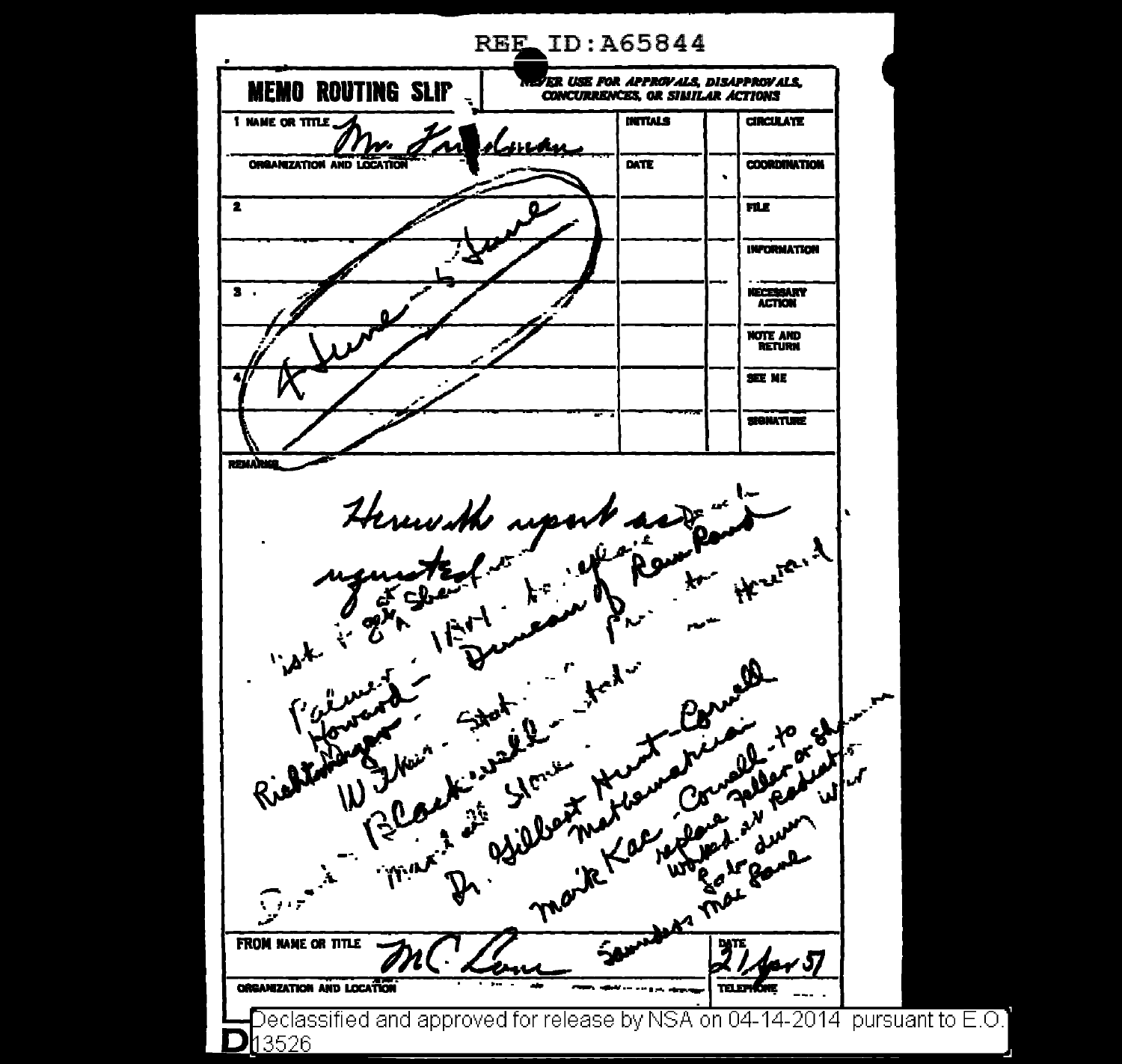## Fice Memorandum . UNITED STATES GOVERNMENT

TO : AFSA-OOT DATE: 21 April 1951

FROM Mary C. Lane

SUBJECT. Interim Report on SCAG

1. With regard to the ten original "principals" mentioned in Memorandum, AFSA-OOB/jow, Serial: 00104, the status is apparently as follows:

Dr. John von Neumann, Institute of Advanced Studies, Princeton University, is interested and indicated that he wished to consult with Captain Wenger. There is no indication whether Captain iVenger did see him, as planned.

Dr. Stewart S. Cairns, Head of the Department of Nathematics, University of  $\overline{111}$ nois, is willing to serve and has received Form 60. Dr. Cairns is a member of the RDB Board on Security Equipment, and can provide necessary cooidination between that panel and SCAG.

Dr. Charles B. Tompkins, George Washington University, washington, D.C., has consented to serve and it is stated that he "thought well of the plan"

Dr. Claude Shannon, Bell Telephone Laboratories, has, according to AFSA-16, a *"ct* clearance and can be cleared for work, if he consents to serve. Re is to be approached throughtDr. R. K. Potter of the Bell Telephone laboratories.

Dr. Haward T. Engstrom, Vice President, Engineering Research Associates, Arlington, Virginia, has accepted. He is already under contract with the Navy in connection with projects being carried on for AFSA on matters not connected with those to be considered by 3CAG.

Dr. Hassler Whitney, Professor,Mathematics, Harvard University. AFSA-16 has yet to report on his clearance.

Dr. Saunders MacLane, University of <sup>C</sup>hicago. No references to his  $s$  tatus were found.  $\qquad k_{\mathfrak{l}\hat{\cdot}\mathfrak{l}}$  in  $\mathfrak{m}\times\mathfrak{l}\subset\mathfrak{l}\cdot\mathfrak{N}\cdot\mathfrak{l}\subset\mathfrak{l}$ 

Dr. Dean Montgomery, Institute of Advanced Studies, Princeton University. No references to his status were found.

Dr. R.K. Potter, Bell Telephone Laboratories, has his Form 60 and has consulted previously on AFSA matters has a member of the RDB Board on Security Equipment. Dr. Potter, with Dr. Cairns, can serve as coordinators between that panel and SCAG.

Ir. Joseph Desch, National Cash Register Company, Dayton, Ohio, has been sent a letter concerning his possible participation in the program. letter was sent by Captain Wenger.

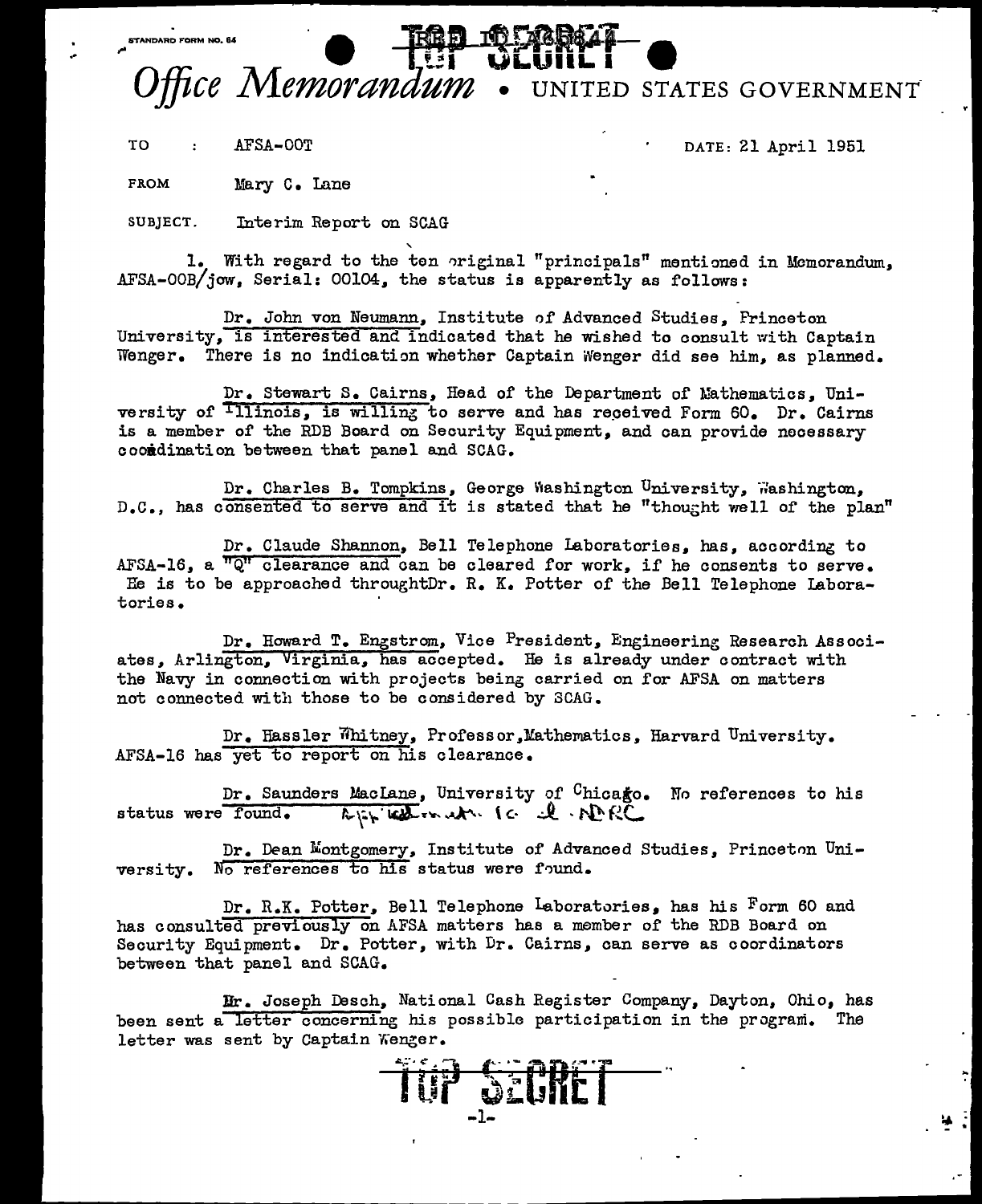**STANDARD FORM NO. 64** 

## Office Memorandum UNITED STATES GOVERNMENT

TO : DATE-

R .. . ,. ...

FROM

SUBJECT. Interim Report on SCAG -cont.

2. With regard to the seven additional possibilities, six of whom were proposed by the DIRAFSA (Draft of minutes of AFSA meeting to discuss plans for SCAG, 29 March 1951) and one of whom was proposed by Dr. Kullback, the status is apparently as follows:

Dr. John Howard, Burroughs Adding Machine Company. Captain Wenger indicated in a confidential note that Dr. Howard is leaving the company, and therefore he should not be approached at present.

Mr. Stephen W. Dunwell, Internati mal Business Machine Corporation. No references to him were found.

Mr. Arthur Tyler, Eastman Kodak Company. No references to him were found.

Dr. A. Melvin Skellett, National Union. No references to him were found.

Mr. Hugh Duncan, Remington Rand. Captain Wenger indicated in a confidential note that  $Mr$ . Duncan may shortly leave Remington  $R$  and and therefore he should not be approached at present.

Dr. Willy Feller, Princeton University, was surgested as an expert in the field of probability and statistics. Dr. Campaigne stated that he thought Dr. Feller would be an excellent addition. No further references were found.

No name was suggested to represent the Teletype Corporation which was one of the large industrial firms mentioned by DIRAFSA for representation on SCAG.

3. The following questions regarding personnel are noted:

a. Has Captain Wenger conferred with Dr. von Neumann, and what was result of the conference, if one occurred?

b. Has Dr. Potter approached Dr. Shannon, and has the latter agreed?

c. Of those who have indicated their consent (Drs. Cairns, Tompkins, Engstrom, Potter), has notification of the conference on l May heen sent?

d. What is the clearance of Dr. Whitney?

e. What is the status of  $Drs$ . MacLane, Montgomery from the original list, llessrs. Dunwell, Tyler, Skellet, and Dr. Feller from the second list?

r. Has a name been submitted for Teletype Corporation?